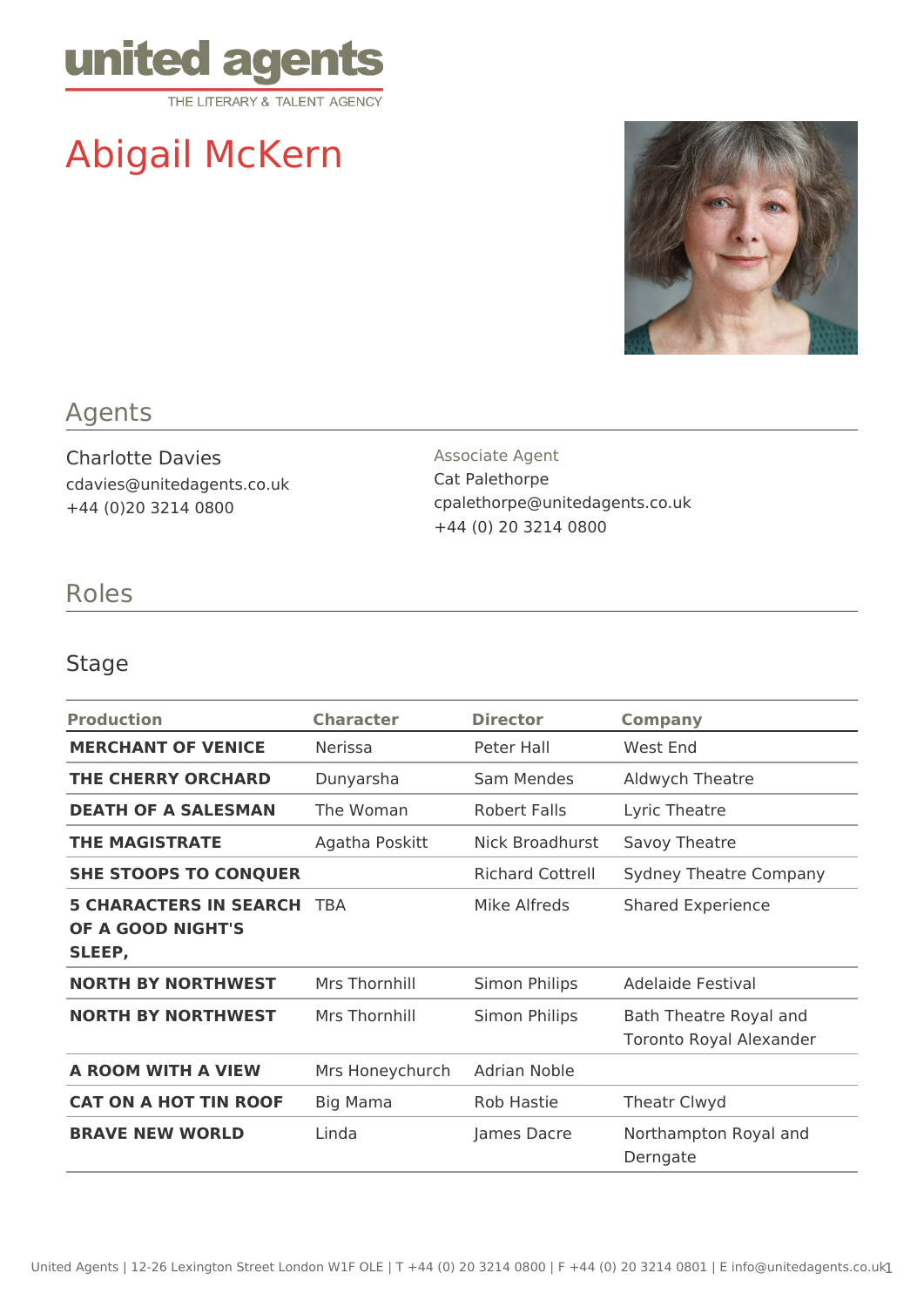| <b>Production</b>                               | <b>Character</b>                          | <b>Director</b>                        | <b>Company</b>                                           |
|-------------------------------------------------|-------------------------------------------|----------------------------------------|----------------------------------------------------------|
| <b>PRIDE AND PREJUDICE</b>                      | Lady Catherine De Tamara Harvey<br>Bourgh |                                        | <b>Sheffield Crucible Theatres</b>                       |
| <b>SHAKESPEARE IN LOVE</b>                      | The Nurse                                 | Declan Donellan/<br><b>Noel Coward</b> | West End                                                 |
| <b>A TALE OF TWO CITIES</b>                     | <b>Miss Pross</b>                         | James Dacre                            | Northampton Royal and<br>Derngate                        |
| <b>TRAVELLING LIGHT</b>                         | Ida                                       | Nick Hytner                            | <b>National Theatre</b>                                  |
| <b>TRAVESTIES</b>                               | Nadya                                     | Philip Wilson                          | Birmingham Rep                                           |
| <b>THE IMPORTANCE OF</b><br><b>BEING ERNEST</b> | Miss Prism                                | Philip Wilson                          | Birmingham Rep                                           |
| <b>BUS STOP</b>                                 | Grace                                     | James Dacre                            | New Vic/Scarborough co-<br>production                    |
| <b>LINGUA FRANCA,</b>                           | Madge Fox                                 | Michael Gieleta                        | 59E59th St Theatre New<br>York/Cherub Theatre<br>Company |
| <b>LINGUA FRANCA</b>                            | Madge Fox                                 | Michael Gieleta                        | Finborough Theatre                                       |
| <b>TRUE WEST</b>                                | Mum                                       | Paul Miller                            | <b>Sheffield Crucible</b>                                |
| <b>LA CAGE AUX FOLLES</b>                       | Mme Dindon                                | Terry Johnson                          | Playhouse Theatre                                        |
| THE WINSLOW BOY                                 | <b>Grace Winslow</b>                      | Philip Wilson                          | Salisbury Playhouse Theatre                              |
| <b>NICHOLAS NICKLEBY</b>                        | Mrs Nickleby                              |                                        | West End/Canada                                          |
| <b>FOR SERVICES RENDERED</b>                    | Evie                                      | <b>Edward Hall</b>                     | Newbury Watermill Theatre                                |
| <b>NICHOLAS NICKLEBY</b>                        | Miss Knag                                 | Phillip Franks                         | <b>Chichester Festival Theatre</b>                       |
| <b>DEATH OF A SALESMAN</b>                      | The Woman                                 | <b>Robert Falls</b>                    | West End                                                 |
| <b>RELATIVE VALUES</b>                          | Moxie                                     | Lucy Pittman-<br>Wallace               | Salisbury Playhouse                                      |
| <b>SUDDENLY LAST SUMMER</b>                     | Mrs Holly                                 |                                        | Michael Grandage Sheffield Crucible & Albery<br>Theatre  |
| <b>THE CHERRY ORCHARD</b>                       | Charlotta                                 | Dominic<br>Dromgoole                   | <b>Oxford Stage Company</b>                              |
| <b>DEAD FUNNY</b>                               | Eleanor                                   | Loveday Ingram                         | <b>Chichester Festival Theatre</b>                       |
| <b>ETHEL AND ERNEST</b>                         | Ethel                                     | Giles Croft                            | Nottingham Playhouse<br>Theatre                          |
| <b>CAT ON A HOT TIN ROOF</b>                    | Mae                                       | Anthony Page                           | West End                                                 |
|                                                 |                                           |                                        |                                                          |

#### Television

| <b>Production</b>   | <b>Character</b> | <b>Director</b> | Company          |
|---------------------|------------------|-----------------|------------------|
| <b>MARRIED TO A</b> | Helen            | Colette Camden  | Channel 4 Films, |
| <b>PAEDOPHILE</b>   |                  |                 |                  |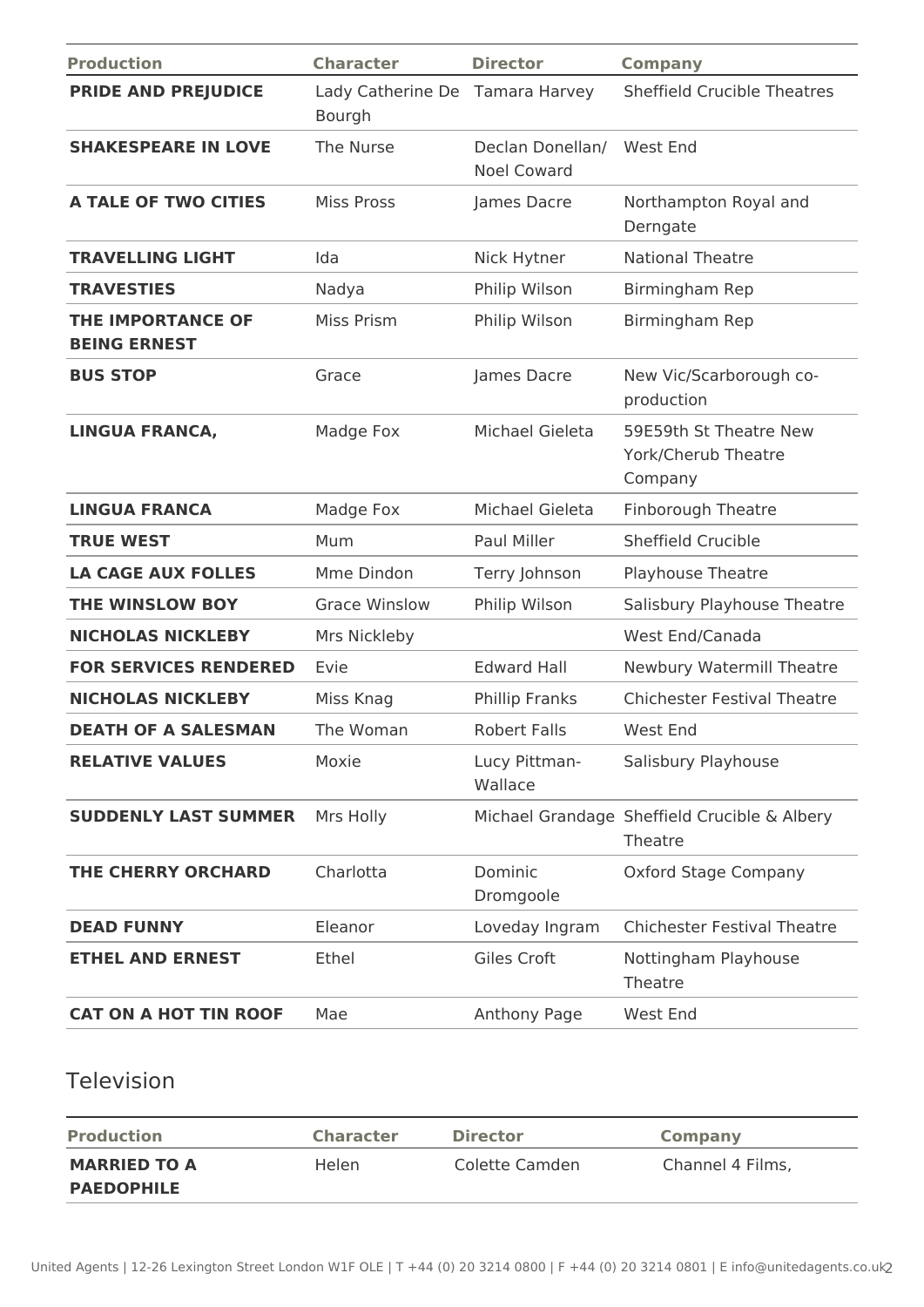| <b>Production</b>                                | <b>Character</b>           | <b>Director</b>                 | <b>Company</b>                        |
|--------------------------------------------------|----------------------------|---------------------------------|---------------------------------------|
| <b>RUMPOLE OF THE BAILEY</b>                     | Liz Probert                | <b>Various Directors</b>        | New Penny Productions,                |
| PIE IN THE SKY                                   |                            | Lawrence Gordon Clark           | Selec TV                              |
| <b>BRAMWELL</b>                                  |                            | Whitby Davison,/David<br>Tucker |                                       |
| <b>A RESPECTABLE TRAD</b>                        | Mrs Shore                  | Suri Krishnamma                 | <b>BBC Television</b>                 |
| <b>PSYCHOS</b>                                   | <b>Betsy</b>               | John McKay                      | Channel 4                             |
| <b>NICHOLAS NICKLEBY</b>                         | Mrs Le Creevy              | Stephen Whittaker               | <b>BBC Television</b>                 |
| <b>MIDSOMER MURDERS</b>                          |                            | David Tucker                    | <b>Bentley Productions</b>            |
| <b>SWALLOW</b>                                   | Liz Valley                 | Adrian Shergold                 | Channel 4                             |
| <b>HOLBY CITY</b>                                | Joan                       | lan Barber                      | <b>BBC Television</b>                 |
| <b>BONKERS</b>                                   | Mrs Cavanagh               | Jim Doyle                       | ITV1                                  |
| <b>DOCTORS</b>                                   |                            | Adrian Bean                     |                                       |
| <b>MIDSOMER MURDERS</b>                          | Rosie Parker               | Simon Langton                   | <b>Bentley Productions</b>            |
| <b>JONATHAN CREEK</b>                            |                            |                                 | <b>BBC</b>                            |
| <b>THE NIGHT MANAGER</b>                         | Gloria                     | Susanne Bier                    | <b>BBC/American co-</b><br>production |
| <b>MEDICS</b>                                    | Gudrun<br>Devanney         | <b>Bren Simson</b>              | <b>ITV</b>                            |
| <b>WISH ME LUCK</b>                              | Lois Mountjoy              | Bill Hays & Gordon<br>Flemyng   | <b>ITV</b>                            |
| <b>TWELFTH NIGHT, OR</b><br><b>WHAT YOU WILL</b> | Maria                      | Paul Kafno                      | <b>ITV</b>                            |
| <b>THE CHARMER</b>                               | Pamela Bennett Alan Gibson |                                 | <b>ITV</b>                            |
| <b>UNNATURAL CAUSES</b>                          | Ann Holyroyd               | Various                         | <b>ITV</b>                            |
| <b>RASPBERRY RIPPLE</b>                          | Jane Junor                 | Nigel Finch                     | <b>BBC</b>                            |
| <b>ANGELS</b>                                    | Jane Miller                | Paula Milne                     | <b>BBC</b>                            |
| <b>FAME IS A THE SPUR</b>                        | Alice                      | David Giles                     | <b>BBC</b>                            |

# Radio

| <b>Production</b>            | <b>Character</b> | <b>Director</b>  | <b>Company</b>                  |
|------------------------------|------------------|------------------|---------------------------------|
| <b>PICTURES AT DEPARTURE</b> |                  | Lucy Hackney     | <b>BBC World Service</b>        |
| <b>OTHELLO</b>               |                  | David Hitchinson | <b>BBC World Service</b>        |
| <b>WAR AND PEACE</b>         |                  | Janet Whittaker  | BBC Radio 4                     |
| <b>FOSSILS</b>               |                  | Celia De Wolf    | Tight Assets for BBC<br>Radio 4 |
| <b>DEAR JAYNE BROWN</b>      |                  | Celia De Wolf    | <b>BBC Womens Hour</b>          |